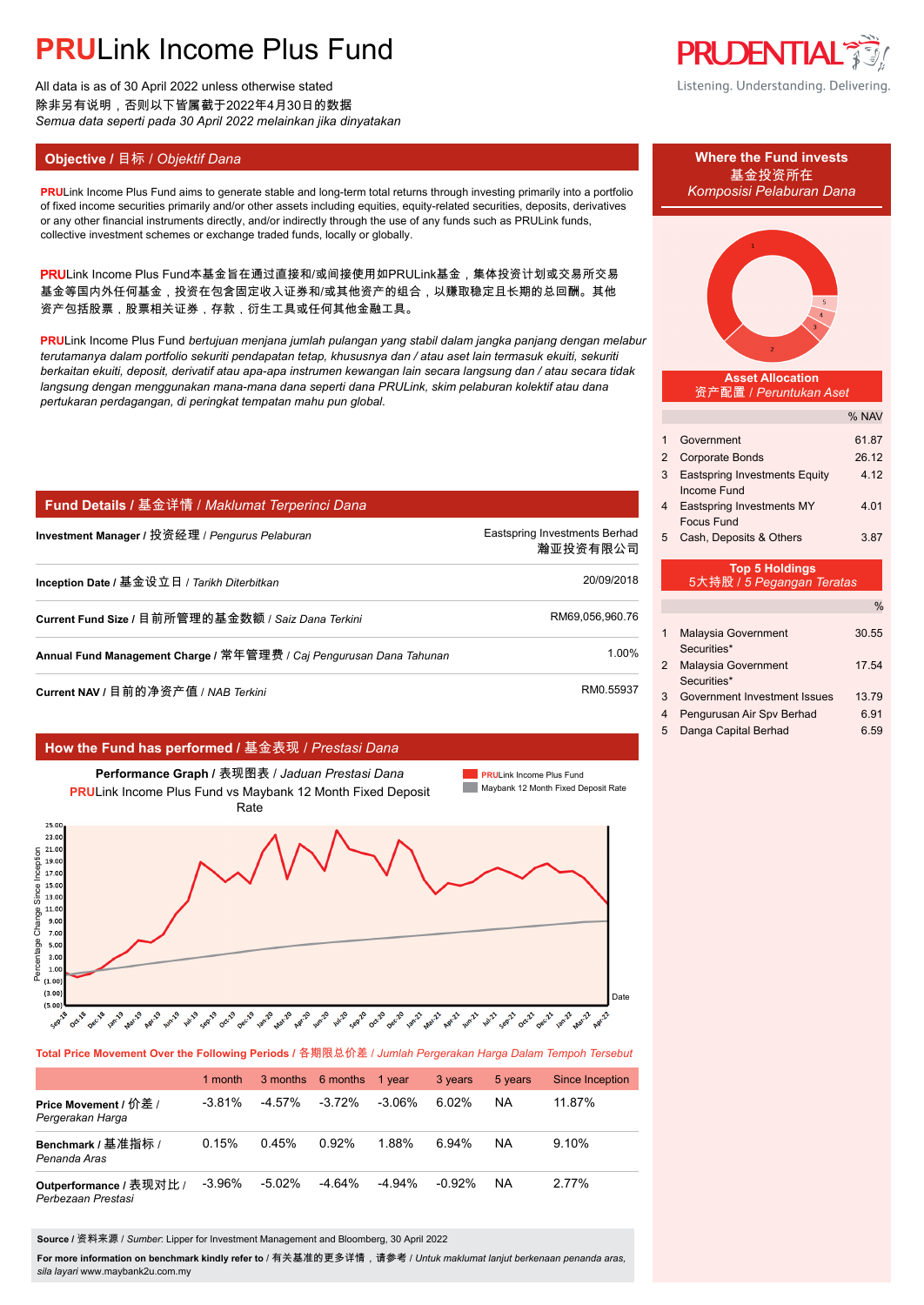All data is as of 30 April 2022 unless otherwise stated 除非另有说明,否则以下皆属截于2022年4月30日的数据 *Semua data seperti pada 30 April 2022 melainkan jika dinyatakan*

#### **Monthly Update /** 每月简报 / *Peningkatan Bulanan*

#### **Market Review /** 市场回顾 */ Tinjauan Bulanan*

#### **Equity /** 股票市场 */ Ekuiti.*

Malaysian equity markets outperformed the Asia Pacific region , despite being a relatively quiet trading month in April with only USD 9.6 billion traded versus March's USD16.2 billion. Effective 1 April 2022, Malaysia moved towards endemic phase, lifting many travel restrictions. EPF's special withdrawal of up to RM10,000 was opened for applications early April, and within two weeks, saw approved applications of about RM40 billion, to be disbursed by the end of April. This will help drive consumption spending domestically, especially ahead of the Hari Raya festivities that began 2 May 2022. The conflict between Russia and Ukraine continued without a ceasefire being reached. Brent crude oil prices remained elevated at between USD100- 110/bbl, whilst crude palm oil prices trended higher to above RM7000/T. Foreign investors were net buyers of equity in April of RM0.8 billion, the fourth consecutive month of net inflows.

**PRUDENTIAL 35** 

Listening. Understanding. Delivering.

The FBMKLCI Index rose 13.07 points in April to close at 1,600.43 points, up 0.82%. The FBM Small Cap Index rose 2.94% for the month and outperformed the FBMKLCI Index.

尽管交投相对淡静,马来西亚股市走势超越亚太区域;与3月份的162亿美元相比,4月份的成交量仅为96亿美元。大马自2022年4月1日起过渡至地方性流行病阶

段,并消除多项旅游限制。雇员公积金局一万令吉特别提款于4月初开放申请,批准的申请在两周内达到400亿令吉,并于4月底发放。这将有助于推动国内消费开

销,尤其是在开斋节庆祝活动于2022年5月2日展开的前夕。俄罗斯和乌克兰之间的冲突在无法达成停火协议下继续燃烧。布伦特原油价格维持在每桶100-110 美元之

间,原棕油价格则走高至每公吨7000 令吉以上。外资4 月份净买入8 亿令吉股票,是连续第四个月净流入马股。

#### 富时隆综指4月份上涨13.07点或0.82%,以1,600.43点挂收。富马小资本指数月内走高2.94%,跑赢隆综指。

*Pasaran ekuiti Malaysia mengatasi prestasi rantau Asia Pasifik, walaupun April merupakan bulan dagangan yang agak lengang dengan hanya USD9.6 bilion didagangkan berbanding USD16.2 bilion di bulan Mac. Berkuat kuasa 1 April 2022, Malaysia menuju ke fasa endemik, menarik balik banyak sekatan perjalanan.*  Pengeluaran khas KWSP sehingga RM10,000 dibuka untuk permohonan di awal April, dan dalam tempoh dua minggu, kira-kira RM40 bilion permohonan diluluskan *dan pembayaran akan dilepaskan pada akhir April. Ini akan membantu memacu perbelanjaan penggunaan dalam negara, terutamanya menjelang perayaan Hari Raya yang diraikan pada 2 Mei 2022. Konflik antara Rusia dan Ukraine yang masih berterusan tanpa persetujuan gencatan senjata dicapai. Harga minyak mentah Brent masih lagi meningkat antara USD100 hingga 110 setong manakala harga minyak sawit mentah meningkat kepada melebihi RM7000 setan. Pelabur asing adalah pembeli bersih ekuiti bernilai RM0.8 bilion, aliran masuk bersih bulan keempat berturut-turut.*

*Indeks FBMKLCI menokok 13.07 mata pada April lalu ditutup pada 1,600.43 mata, naik 0.82%. Indeks FBM Small Cap yang meningkat 2.94% di bulan tersebut turut mengatasi prestasi Indeks FBMKLCI.*

#### **Fixed Income /** 固定收益市场 */ Pendapatan Tetap*

*.* As widely expected, the Fed raised its federal funds rate by 50bps to 0.75%-1.00% at its May 2022 FOMC meeting and revealed its plan to shrink its balance sheet by USD47.5 billion per month starting Jun 2022 before doubling the amount to USD95 billion after three months. At his press conference, Fed Chair Powell acknowledged that inflation could remain substantially elevated and signalled more half-point hikes in the coming meetings although a 75bps hike has been ruled out for now. Powell also reiterated that the US economy is very strong and well positioned to handle the planned rate hikes, an indication that reining in inflation remains the Fed's immediate focus.

Malaysia transitioned into the endemic phase in Apr 2022 and is in talks with other countries for the recognition of Malaysia's Covid-19 vaccination and test certificates. Meanwhile, requirements for the wearing of face masks outdoors, scanning of MySejahtera and pre-departure and on-arrival tests for fully vaccinated travellers have been scrapped effective 1 May 2022. These developments coupled with the availability of antiviral drugs for the treatment of infected adults at high risk of developing severe symptoms will continue to support economic recovery. Meanwhile, World Bank lowered Malaysia's 2022 GDP growth forecast to 5.5% from 5.8% previously, while IMF revised its global and ASEAN-5 growth forecasts to 3.6% and 5.3% from 4.4% and 5.6% previously to reflect the direct impact of the Russia-Ukraine war on top of the impediments from the Omicron variant. The IMF also warned that the tightening in advanced economy could exert pressure on capital flows in emerging markets.

Malaysia's MGS curve moved significantly higher in the month of Apr 2022. The yields of the 3-year, 5-year, 10-year and 15-year MGS rose 31bps, 53bps, 53bps and 59bps respectively to close the month at 3.49%, 3.92%, 4.38% and 4.83% respectively. Similarly, yields of MGII ended higher with yields of the 3-year, 5-year, 10-year and 15-year MGII increasing 53bps, 55bps, 49bps and 52bps respectively to end the month at 3.48%, 4.05%, 4.41% and 4.82% respectively.

美联储联邦公开市场委员会(FOMC)如市场广泛预期般在2022年5月份会议将联邦基准利率上调50个基点至0.75%-1.00%区间。与此同时,美联储透露将从 2022 年 6 月开始每月缩减资产负债表475 亿美元,三个月后将翻倍至 950 亿美元。美联储主席鲍威尔在新闻发布会上承认通胀可能会继续大幅上升,并放话表示接下来的会 议将各加息50个基点,尽管目前已经排除了加息 75 个基点的可能性。鲍威尔还重申,美国经济非常强劲且能够很好地应对计划中的加息行动,表明控制通胀仍然是美 联储的当务之急。

马来西亚自2022年4月起过渡至地方性流行病阶段,同时正与其他国家就承认大马新冠肺炎疫苗接种和检测证书展开谈判。此外,自2022年5月1日起,民众在户外不 强制戴口罩、无需扫描My Sejahtera二维码以及已接种疫苗旅客出入境无需检测。除了这些发展,抗病毒药物可用于治疗有严重症状高风险感染的成年人等利好将继 续支持经济复苏。与此同时,世界银行将大马2022 年国内生产总值增长预测从此前的 5.8%下调至 5.5%。另外,国际货币基金组织将全球和东盟五国的增长预测从之 前的 4.4% 和 5.6%下调至 3.6% 和 5.3%,以反映Omicron变异体带来的逆风以外,俄乌战争的直接影响。该组织还警告说,发达经济体的经济紧缩可能会对新兴市场 的资本流动构成压力。

大马政府债券收益率曲线于2022年4月走高。3年、5年、10年和15年大马政府债券收益率分别上涨31、53、53和59个基点,以3.49%、3.92%、4.38%和4.83%结束 当月的交易。与此同时,大马政府投资票据收益率也扬升,3年、5年、10年和15年大马政府投资票据分别走高53、55、49和52个基 点,以3.48%、4.05%、4.41%和4.82%挂收。

*Seperti yang dijangkakan secara meluas, Fed menaikkan kadar dana persekutuannya sebanyak 50 mata asas kepada 0.75% hingga 1.00% semasa mesyuarat FOMC Mei 2022 dan mendedahkan rancangannya untuk mengecilkan kunci kira-kira sebanyak USD47.5 bilion sebulan bermula Jun 2022 sebelum menggandakan jumlah tersebut kepada USD95 bilion selepas tiga bulan. Sewaktu sidang akhbarnya, Pengerusi Fed, Powell mengakui bahawa inflasi boleh terus meningkat dengan ketara dan mengisyaratkan kenaikan lebih dari separuh mata dalam mesyuarat akan datang walaupun kenaikan 75 mata asas telah ditolak buat masa ini. Powell juga menegaskan bahawa ekonomi AS sangat kukuh dan berada pada kedudukan yang baik untuk mengendalikan kenaikan kadar yang dirancang, satu petunjuk bahawa mengekang inflasi kekal sebagai tumpuan serta merta Fed.*

*Malaysia beralih ke fasa endemik pada April 2022 dan sedang berbincang dengan negara lain untuk pengiktirafan sijil ujian dan vaksinasi Covid-19 Malaysia. Sementara itu, keperluan untuk memakai pelitup muka di luar rumah, pengimbasan MySejahtera dan ujian sebelum berlepas dan semasa ketibaan ke atas pengembara yang lengkap divaksin telah dibatalkan berkuat kuasa 1 Mei 2022. Perkembangan ini ditambah dengan ketersediaan ubat antivirus bagi rawatan orang*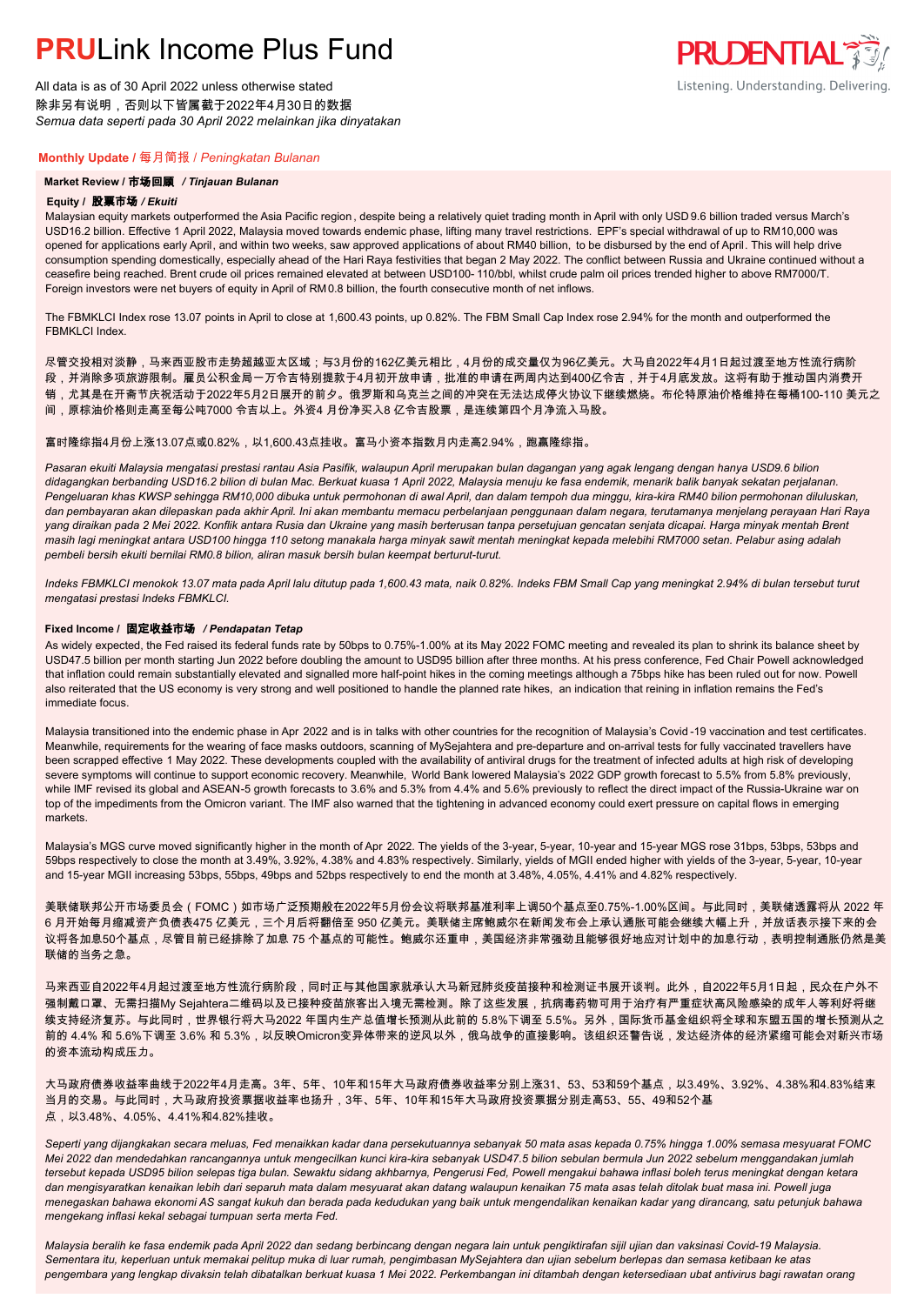

All data is as of 30 April 2022 unless otherwise stated 除非另有说明,否则以下皆属截于2022年4月30日的数据 *Semua data seperti pada 30 April 2022 melainkan jika dinyatakan*

*dewasa yang dijangkiti dan yang berisiko tinggi mengalami gejala teruk akan terus menyokong pemulihan ekonomi. Sementara itu, Bank Dunia menurunkan unjuran pertumbuhan KDNK Malaysia 2022 kepada 5.5% daripada 5.8% sebelum ini, manakala IMF menyemak semula unjuran pertumbuhan global daripada 3.6% kepada 4.4% dan ASEAN-5 daripada 5.3% kepada 5.6% untuk mencerminkan impak langsung Perang Ukraine-Rusia di samping halangan berikutan varian Omicron. IMF juga memberi amaran bahawa pengetatan melibatkan ekonomi maju boleh memberi tekanan kepada aliran modal dalam pasaran memuncul.*

*Keluk MGS Malaysia bergerak lebih tinggi dengan ketara pada bulan April 2022. Hasil MGS 3 tahun, 5 tahun, 10 tahun dan 15 tahun masing-masing meningkat 31 mata asas, 53 mata asas, 53 mata asas dan 59 mata asas lalu menutup bulan dagangan pada 3.49%, 3.92%, 4.38% dan 4.83%. Begitu juga, hasil MGII berakhir lebih tinggi dengan hasil MGII 3 tahun, 5 tahun, 10 tahun dan 15 tahun masing-masing meningkat 53 mata asas, 55 mata asas, 49 mata asas dan 52 mata asas lalu mengakhiri bulan dagangan pada 3.48%, 4.05%, 4.41% dan 4.82%.*

### **Market Outlook /** 市场展望 */ Gambaran Bulanan*

### **Equity /** 股票市场 */ Ekuiti .*

Two months into the Russia/Ukraine conflict, a resolution towards a ceasefire has yet to be achieved. As such commodity prices are likely to remain higher for longer. Other global risks to contend with could include higher inflationary pressures resulting in the US Federal Reserve hiking rates faster and more aggressively. Nevertheless, as Malaysia moves towards endemic phase post 1 April 2022, the reopening will help support the recovery. The PM announced effective 1 May 2022 further relaxations of restrictions such as allowing the option not to wear a mask outdoors, no requirement to check-in with MySejahtera, social distancing no longer required, and fully vaccinated travelers will no longer need to do a Covid-19 test before departing Malaysia and upon arrival, and Covid-19 insurance is no longer needed for all travelers entering Malaysia. The success of the BN party in the recent Johor State Elections will fuel speculations that GE15 may be called after July 2022. A convincing win by any party will be a positive factor towards a more stable government and policy making . Whilst there are many potential headwinds on the horizon, any correction in the market would provide a good opportunity to accumulate fundamentally strong stocks.

俄罗斯与乌克兰爆发冲突两个月后尚未达成停火协议。因此,大宗商品价格可能会在更长时间内保持高位。 其他需要应对的全球风险还包括通胀压力走高使美联储更 快、更激进地加息。尽管如此,大马自2022年4月1日起过渡至地方性流行病阶段,经济重新开放将有助于支撑经济复苏。首相宣布自2022年5月 1日起进一步放宽限 制,包括允许民众选择在户外不戴口罩、无需透过My Sejahtera打卡所在地、不再需要保持社交距离,同时取消完全接种疫苗旅客离开大马之前和抵达时的测试,以 及所有入境大马的旅客无需再投保冠病保险。另一方面,国阵在最近的柔佛州选举中获得胜利使市场猜测,第 15 届全国大选可能在 2022 年 7 月之后召开。任何一方 令人信服的胜利都将是积极因素,因为这将带来一个更稳定的政府和政策制定。尽管许多潜在的不利因素目前充斥市场,任何调整都将是积累基本面强劲的股票的良 机。

*Konflik Rusia/Ukraine telah berlalu dua bulan namun resolusi ke arah gencatan senjata masih belum dicapai. Oleh itu, harga komoditi berkemungkinan kekal tinggi bagi tempoh yang lebih lama. Risiko global lain yang mungkin perlu dihadapi termasuk tekanan inflasi lebih tinggi yang menyebabkan kadar kenaikan Rizab Persekutuan AS lebih cepat lagi agresif. Namun begitu, apabila Malaysia menuju ke fasa endemik selepas 1 April 2022, pembukaan semula sempadan akan membantu menyokong pemulihan. PM mengumumkan berkuat kuasa 1 Mei 2022 lanjutan pelonggaran sekatan seperti membenarkan pilihan untuk tidak memakai pelitup muka di luar rumah, tiada keperluan untuk mendaftar masuk dengan MySejahtera, penjarakan sosial tidak lagi diperlukan, dan pengembara yang telah lengkap divaksin tidak perlu melakukan Ujian Covid-19 samada sebelum berlepas dari Malaysia dan semasa ketibaan, serta insurans Covid-19 ke atas semua pelancong yang memasuki Malaysia tidak lagi diperlukan. Kejayaan parti BN dalam Pilihan Raya Negeri Johor baru-baru ini akan memarakkan spekulasi bahawa PRU15 mungkin diadakan selepas Julai 2022. Kemenangan yang meyakinkan diraih oleh mana-mana parti akan menjadi faktor positif ke arah pembentukan kerajaan dan dasar yang lebih stabil. Walaupun mungkin terdapat banyak halangan, sebarang pembetulan pasaran akan memberikan peluang yang baik untuk mengumpul stok yang secara asasnya kukuh.*

### **Fixed Income /** 固定收益市场 */ Pendapatan Tetap*

*.* Malaysia's Mar 2022 headline inflation rate came in unchanged at 2.2% YoY as higher Food & Non-Alcoholic Beverages (+4.0% YoY) and Transportation (+2.6% YoY) inflations were partially offset by a softer growth in Housing, Water, Electricity, Gas and Other Fuels (+0.9% YoY) prices. Having said that, core inflation accelerated further to 2.0% YoY (Feb 2022: +1.8% YoY), a reflection of the broadening increase in prices of goods and services. Overall inflationary risk remains tilted to the upside although the government's commitment to ensure price stability of basic necessities could help mitigate some pressure . For 2022, full year inflation is expected to remain modest, coming in within BNM's forecast of 2.2% to 3.2%.

Markets across the globe remained highly volatile in Apr 2022, driven predominantly by higher rate hike expectations across developed markets and the ongoing geopolitical conflicts. We note that the concern over tighter global financial conditions has started to be reflected in the FX weakness and volatility in emerging economies, exerting pressure on central banks to re-assess their monetary policy stance. In Malaysia, the sovereign yield curve shifted much higher in the month of Apr 2022 despite inflationary pressure staying relatively muted thus far. In the near term, volatilities in the global market are expected to persist as sentiments continue to be weighed by concerns on global growth outlook and inflation outlook on the back of the on-going Russia-Ukraine war and China's strict Covid-19 containment measures. For 2022, we believe the main themes surrounding the Malaysian bond market are Malaysia's economic growth , inflationary pressures and monetary policy normalization, potential general elections as well as the supply-demand dynamics.

There will be three auctions in the month of May 2022, the new 30 Y MGII 05/52, the re-opening of the 10-year MGS 07/32 and the re-opening of the 3-year MGII 10/25. While there is still ample liquidity in the system, the outcome of these auctions is likely to be influenced by prevailing market sentiment. On the corporate front, we expect mixed demand for corporate bonds as investors continue to be selective in their investments.

马来西亚2022年3月总体通货膨胀率按年保持不变在2.2%。食品与非酒精饮料和运输走高,按年分别起+4.0%和+2.6%;但住房、水、电、天然气和其他燃料价格(按 年+0.9%)增长放缓部分抵消了其他类别走高带来的影响。尽管如此,核心通货膨胀按年进一步加速到2.0%,比较2022年2月的是按年+1.8%;反映商品和服务价格广 泛上涨。虽然政府承诺确保基本必需品价格稳定或有助于缓解一些压力,总体通胀风险仍倾向于走高。2022 年全年通胀预计保持温和,处于国行预测的 2.2% 至 3.2% 范围内。

2022 年 4月,全球市场走势依然如过山车般波动,主要由发达市场的升息预期升温和持续的地缘政治冲突驱动。我们注意到,市场对全球金融状况趋紧的担忧已开始 反映在新兴经济体疲软和波动的外汇走势上,并为各国央行重新评估货币政策立场带来了压力。在马来西亚,尽管通胀压力迄今相对温和,主权收益率曲线于2022 年 4 月进一步走高。短期内,持续上演的俄乌战争和中国实施的严格Covid-19 遏制措施对全球增长和通胀前景带来的担忧继续打压市场情绪;在此情景下,全球市场预 计将持续波动。2022 年,我们认为围绕马来西亚债券市场的主要主题包括大马经济增长、通胀压力和货币政策正常化、潜在的全国大选以及供需动态。

2022年5月将有三项招标,包括30年期大马政府投资票据05/52的全新发行、10年期大马政府债券07/32以及3年期大马政府投资票据10/25的增额发行。尽管系统中仍 有充裕的流动性,这些招标的结果料将取决于当前的市场情绪。企业债券方面,我们预料市场对企业债券的需求将参差不齐,因为投资者继续在投资方面保持选择 性。

*Kadar inflasi utama Mac 2022 Malaysia tidak berubah pada 2.2% YoY apabila angka inflasi Makanan & Minuman Bukan Beralkohol (+4.0% YoY) dan Pengangkutan (+2.6% YoY) yang lebih tinggi telah diimbangi sebahagiannya oleh pertumbuhan yang lebih perlahan dalam Perumahan, Air, Elektrik, Harga Gas dan Bahan Api Lain (+0.9% YoY). Namun begitu, inflasi teras terus meningkat kepada 2.0% YoY (Feb 2022: +1.8% YoY), mencerminkan peningkatan harga barangan dan perkhidmatan yang meluas. Keseluruhan risiko inflasi kekal meningkat walaupun komitmen kerajaan untuk memastikan kestabilan harga barang keperluan asas dapat membantu mengurangkan tekanan. Bagi 2022, inflasi setahun penuh dijangka kekal sederhana, berada dalam unjuran BNM sebanyak 2.2% hingga 3.2%.*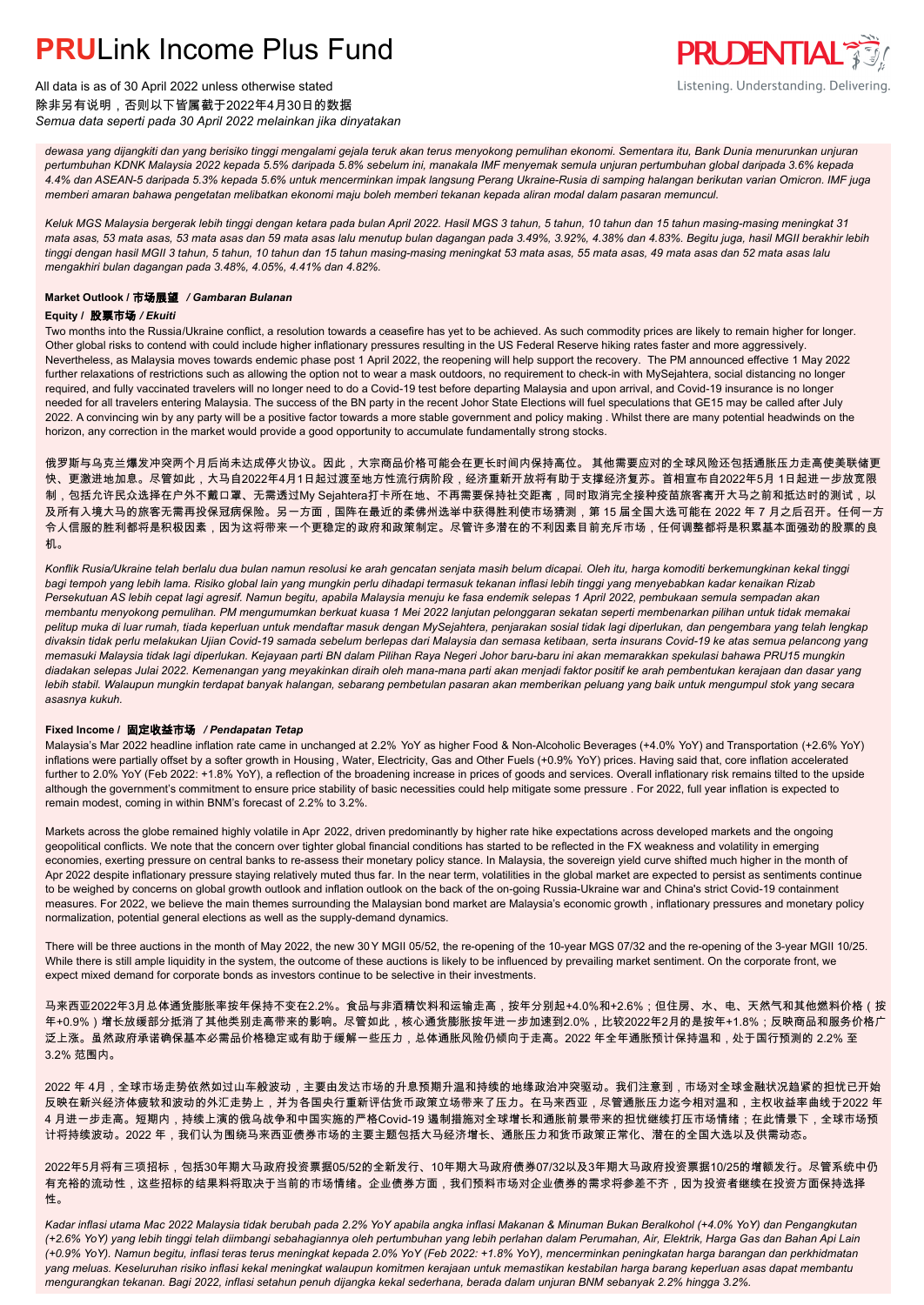

All data is as of 30 April 2022 unless otherwise stated 除非另有说明,否则以下皆属截于2022年4月30日的数据 *Semua data seperti pada 30 April 2022 melainkan jika dinyatakan*

*Pasaran di seluruh dunia masih lagi sangat tidak menentu pada April 2022, didorong terutamanya oleh jangkaan kenaikan kadar yang lebih tinggi di seluruh pasaran maju dan konflik geopolitik yang berterusan. Kami menyedari bahawa kebimbangan terhadap keadaan kewangan global yang lebih ketat telah mula dicerminkan oleh kelemahan pertukaran asing (FX) dan volatiliti ekonomi memuncul, lalu memberikan tekanan kepada bank pusat untuk menilai semula pendirian dasar monetari. Di Malaysia, keluk hasil kerajaan berubah lebih tinggi pada bulan April 2022 walaupun tekanan inflasi secara relatifnya tidak berubah setakat ini. Dalam jangka terdekat, volatiliti pasaran global dijangka akan berterusan kerana sentimen terus ditekan oleh kebimbangan terhadap prospek pertumbuhan global dan prospek inflasi dilatari perang Rusia-Ukraine yang berlanjutan dan langkah-langkah pembendungan Covid-19 yang ketat oleh China. Bagi tahun 2022, kami percaya tema utama yang menyelubungi pasaran bon Malaysia ialah pertumbuhan ekonomi Malaysia, tekanan inflasi dan penormalan dasar monetari, kemungkinan berlangsungnya pilihan raya umum serta dinamik penawaran-permintaan.*

*Terdapat tiga lelongan pada bulan Mei 2022, MGII baharu 30 tahun 05/52, pembukaan semula MGS 10 tahun 07/32 dan pembukaan semula MGII 3 tahun 10/25. Walaupun kecairan dalam sistem masih lebih dari mencukupi, hasil lelongan tersebut mungkin dipengaruhi oleh sentimen pasaran semasa. Meninjau korporat, kami menjangkakan permintaan ke atas bon korporat bercampur-campur kerana pelabur terus selektif dengan pelaburan mereka.*

#### **Fund Review & Strategy /** 基金表现评论与投资策略 */ Tinjauan dan Strategi Dana*

The Fund returned -3.81% for the month, underperforming the benchmark return of 0.15% by 3.96%. Year-to-date, the Fund returned -5.73%, underperforming the *.* benchmark return of 0.61% by 6.34%.

For fixed income, the underperformance in the month was attributed to the significantly higher in bond yields across all tenors. Markets across the globe remained highly volatile in April 2022, driven predominantly by higher rate hike expectations across developed markets and the ongoing geopolitical conflicts. For equity, the underlying Eastspring Investments Equity Income Fund outperformed the benchmark due to stock selection and underweight in gloves. Eastspring Investments MY Focus Fund underperformed the benchmark due to sell down in technology stocks.

The Fund maintains an overweight tilt into equities as the local equity market is expected to be supported by recovery in consumption and economic activity as well as higher commodity prices.

Within the fixed income space, the Fund's strategy remains to accumulate long-dated government bonds to meet the fund objective. Going forward, we expect the local bond market movement to be anchored by the domestic risk factors such as the sustainability of economic and public finances recovery, inflation expectations, bond supply and demand dynamics, policy setting as well as politics.

As of end-April 2022, the Fund has 88.0% exposure in bonds and 8.1% in equities (versus Neutral position of 92:8 bond:equity).

本基金月内的回酬是-3.81%,基准的是0.15%,所以跑输基准3.96%。年度至今,此基金录得-5.73%回酬,较提供0.61%回酬的基准逊色6.34%。

至于固定收益,月内表现落后归咎于所有期限的债券收益率显著走高。2022年4月,全球市场走势仍高度波动,主要受发达市场加息预期升温以及地缘政治冲突延烧影 响。股票方面,所投资的瀚亚投资股票收益基金走势超越基准,归功于选股效应和减持手套股的部署。瀚亚投资MY焦点基金月内跑输基准,归咎于科技股遭到抛售。

由于本地股票市场预计受到消费和经济活动复苏以及商品价格上涨支撑,基金保持对股票的增持立场。

固定收入方面,此基金的策略依然是累积长期政府债券,以达到基金目标。展望未来,我们预计本地债券市场走势将受国内风险因素主导,例如经济和公共财政复苏 的可持续性、通胀预期、债券供求动态、政策制定以及政治情况。

截至2022年4月底,此基金在债券的投资比重为88.0%,股票的是8.1%(对比92:8债券:股票的中和部署)。

*Dana menjana pulangan -3.81% untuk bulan ini, tidak mengatasi pulangan penanda aras 0.15% sebanyak 3.96%. Sejak awal tahun hingga kini, Dana memulangkan -5.73%, tidak mengatasi pulangan penanda aras 0.61% sebanyak 6.34%.*

*Prestasi merosot pendapatan tetap pada bulan tersebut pula disebabkan oleh hasil bon yang ketara lebih tinggi merentas semua tenor. Pasaran di segenap benua kekal amat tidak menentu pada April 2022, didorong terutamanya oleh jangkaan kenaikan kadar yang lebih tinggi merentangi pasaran maju dan konflik geopolitik yang berterusan. Bagi ekuiti, Eastspring Investments Equity Income Fund yang menjadi pendasar berprestasi cemerlang berbanding penanda aras disebabkan pemilihan stok dan kekurangan pegangan dalam sarung tangan. Eastspring Investments MY Focus Fund berprestasi hambar berbanding penanda aras disebabkan oleh penurunan nilai stok teknologi.*

*Dana mengekalkan kecenderungan pegangan berlebihan ke dalam ekuiti kerana pasaran ekuiti tempatan dijangka disokong oleh pemulihan penggunaan dan aktiviti ekonomi serta harga komoditi yang lebih tinggi.*

*Dalam ruang lingkup pendapatan tetap, strategi Dana dikekalkan iaitu mengumpul bon kerajaan bertempoh panjang bagi memenuhi objektif Dana. Melangkah ke hadapan, kami menjangkakan pergerakan pasaran bon tempatan akan disokong oleh faktor risiko domestik seperti kemampanan dan pemulihan ekonomi serta kewangan awam, jangkaan inflasi, dinamik permintaan dan penawaran bon, penetapan dasar dan juga politik.*

*Sehingga akhir April 2022, Dana mempunyai 88.0% pendedahan dalam bon dan 8.1% dalam ekuiti (berbanding kedudukan Neutral 92:8 bon:ekuiti).*

**Source /** 资料来源 / *Sumber*: Fund Commentary, April 2022, Eastspring Investments Berhad

#### **Disclaimer**

#### All data is as of last valuation date of the month.

Investments are subject to investment risks including the possible loss of the principal amount invested. The value of the units may fall as well as rise. Past performances of the funds and that of the fund managers are not necessarily indicative of future performance. The price movements indicated are not reflective of the actual return on your investments (which are subject to your premium allocation rate and deduction charges). The actual return on your invested premiums may fluctuate based on the underlying performance of the investment-linked funds. Prudential Investment-linked products are not Shariah-compliant products. This leaflet is for illustrative purposes only. For further details on the terms and conditions, please refer to the policy document.<br>For further details on ho document, the information in the policy document shall prevail. In case of discrepancy between the English, Bahasa Malaysia and Mandarin versions of this fact sheet, the English version shall prevail. The fund fact sheet of the Target Fund will be available at http ://www.eastspring.com/my.

任何投资皆涉及投资风险,包括本金的损失. 单位的价值可能会扬升也会走低. 基金和基金经理过往的表现不可视为未来表现的指标. 上述所示的回酬并不反映您投资的真实回酬(后者取决<br>于您的保费分配率与费用). 您所投资的保费的真实回酬将根据有关投资联结基金的表现而定. 保诚投资联结保险产品系列并非符合回教法典的产品. 您保费投资的真实回酬可能会低于上<br>述回酬. 本册子只供说明之用。欲进一步了解条规与细则,请参考保单文件。如何投资于这些基金的资料则